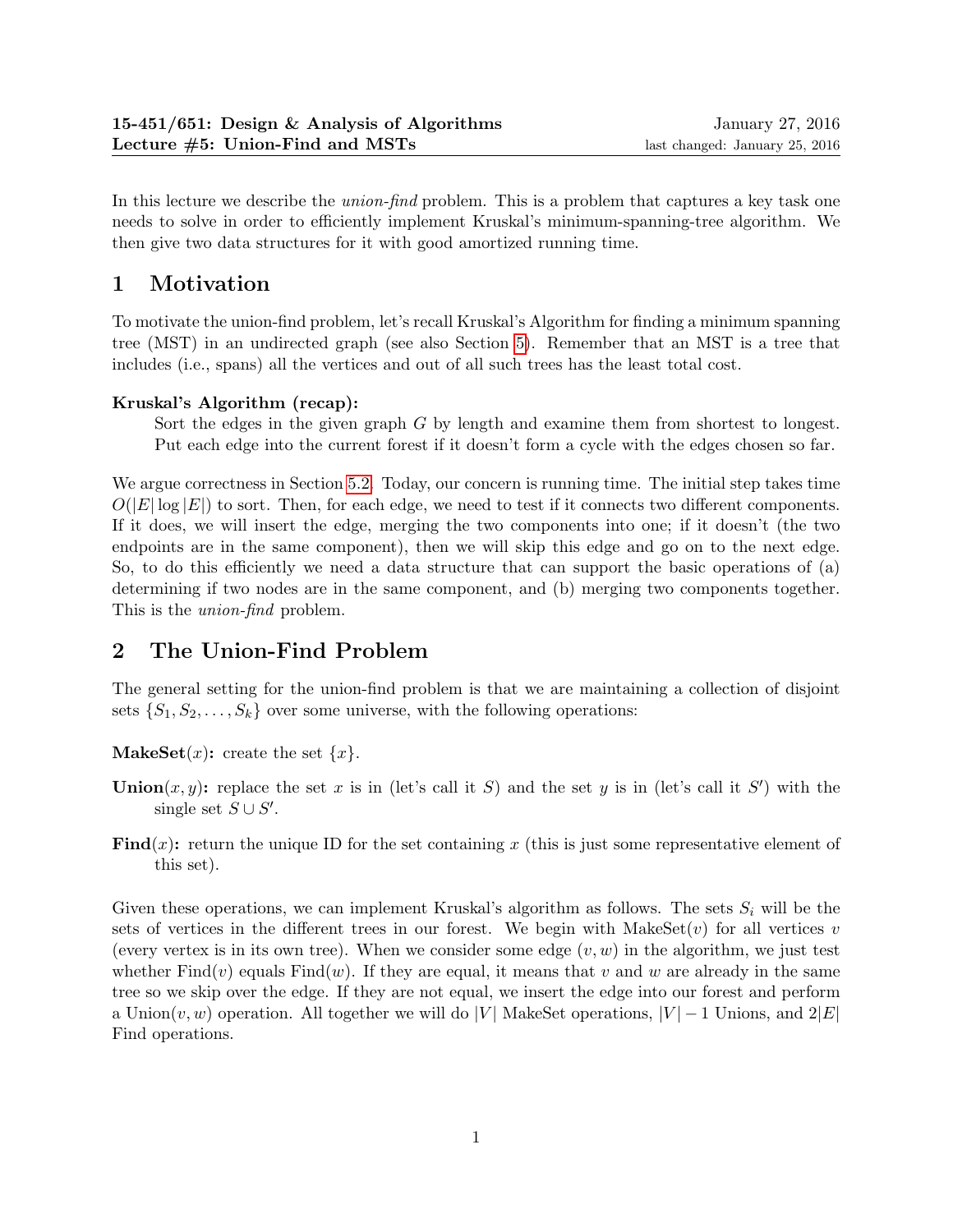Notation and Preliminaries: in the discussion below, it will be convenient to define

- *n* as the number of MakeSet operations and
- $m$  as the total number of operations

(this matches the number of vertices and edges in the graph up to constant factors, and so is a reasonable use of n and m). Also, it is easiest to think conceptually of these data structures as adding fields to the items themselves, so there is never an issue of "how do I locate a given element v in the structure?".

## 3 Data Structure 1 (list-based)

Our first data structure is a simple one with a very cute analysis. The total cost for the operations will be  $O(m + n \log n)$ .

In this data structure, the sets will be just represented as linked lists: each element has a pointer to the next element in its list. However, we will augment the list so that each element also has a pointer directly to head of its list (denoted by x->head). The head of the list is the representative element. We can now implement the operations as follows:

MakeSet $(x)$ : just set x->head=x. This takes constant time.

- Find $(x)$ : just return x->head. Also takes constant time.
- Union $(x, y)$ : To perform a union operation we merge the two lists together, and reset the head pointers on one of the lists to point to the head of the other.

Let A be the list containing x and B be the list containing y, with lengths  $L_A$  and  $L_B$ respectively. Then we can do this in time  $O(L_A + L_B)$  by appending B onto the end of A as follows. We first walk down A to the end, and set the final next pointer to point to  $y$ ->head. This takes time  $O(L_A)$ . Next we go to y->head and walk down B, resetting head pointers of elements in B to point to  $x\rightarrow$ head. This takes time  $O(L_B)$ .

Can we reduce this to just  $O(L_B)$ ? Yes. Instead of appending B onto the end of A, we can just splice B into the middle of A, at x. I.e., let  $z=x$ ->next, set  $x$ ->next=y->head, then walk down  $B$  as above, and finally set the final next pointer of  $B$  to z.

Can we reduce this to  $O(\min(L_A, L_B))$ ? Yes. Just store the length of each list in the head. Then compare and insert the shorter list into the middle of the longer one. Then update the length count to  $L_A + L_B$ .

We now prove this simple data structure has the running time we wanted.

**Theorem 1** The above algorithm has total running time  $O(m + n \log n)$ .

**Proof:** The Find and MakeSet operations are constant time so they are covered by the  $O(m)$ term. Each Union operation has cost proportional to the length of the list whose head pointers get updated. So, we need to find some way of analyzing the total cost of the Union operations.

Here is the key idea: we can pay for the union operation by charging  $O(1)$  to each element whose head pointer is updated. So, all we need to do is sum up the costs charged to all the elements over the entire course of the algorithm. Let's do this by looking from the point of view of some lowly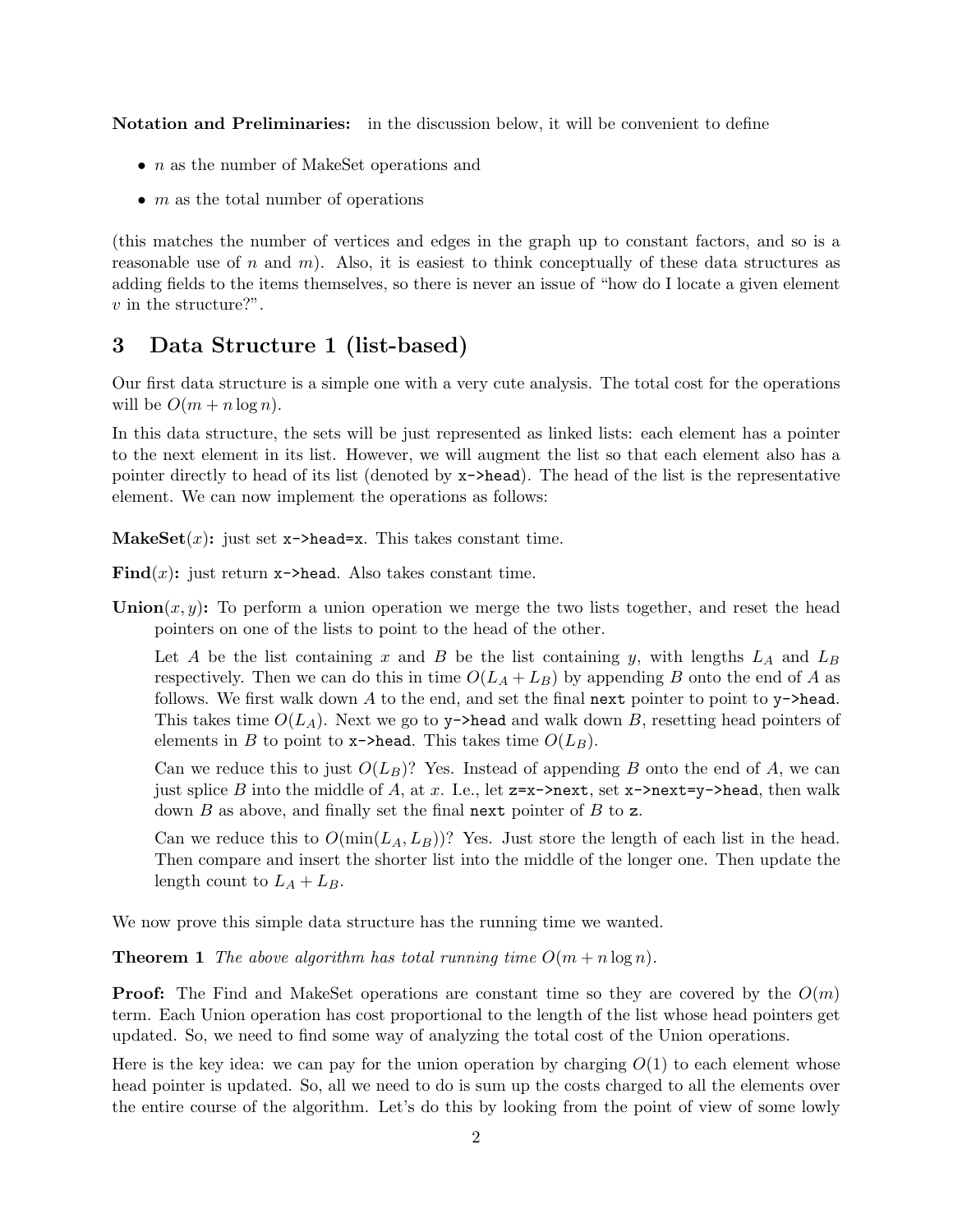element x. Over time, how many times does x get walked on and have its head pointer updated? The answer is that its head pointer is updated at most  $\log n$  times. The reason is that we only update head pointers on the *smaller* of the two lists being joined, so every time x gets updated, the size of the list it is in at least doubles, and this can happen at most  $\log n$  times. So, we were able to pay for unions by charging the elements whose head pointers are updated, and no element gets charged more than  $O(\log n)$  total, so the total cost for unions is  $O(n \log n)$ , or  $O(m + n \log n)$ for all the operations together.

Recall that this is already low-order compared to the  $O(m \log m)$  sorting time for Kruskal's algorithm. So we could use this to get  $O(m \log m)$  overall runtime for Kruskal.

## 4 Data Structure 2 (tree-based)

But even though the running time of the list-based data structure is pretty fast, let's think of ways we could make it even faster. How fast *can* we make a union-find data structure?

One idea is that instead of updating all the head pointers in list  $B$  (or whichever was shorter) when we perform a Union, we could do this in a lazy way, just pointing the head of  $B$  to the head of A and then waiting until we actually perform a find operation on some item x before updating its pointer. This will decrease the cost of the Union operations but will increase the cost of Find operations because we may have to take multiple hops. Notice that by doing this we no longer need the downward pointers: what we have in general is a collection of trees, with all links pointing up. Another idea is that rather than deciding which of the two heads (or roots) should be the new one based on the *size* of their sets, perhaps there is some other quantity that would give us better performance. In particular, it turns out we can do better by setting the new root based on which tree has larger rank, which we will define in a minute.

We will prove that by implementing the two optimizations described above (lazy updates and unionby-rank), the total cost is bounded above by  $O(m \lg^* n)$ , where recall that  $\lg^* n$  is the number of times you need to take  $log_2$  until you get down to 1. For instance,

$$
lg^*(2^{65536}) = 1 + lg^*(65536) = 2 + lg^*(16) = 3 + lg^*(4) = 4 + lg^*(2) = 5.
$$

So, basically,  $lg^* n$  is never bigger than 5. Technically, the running time of this algorithm is even better:  $O(m\alpha(m,n))$  where  $\alpha$  is the inverse-Ackermann function which grows even more slowly than  $\lg^*$ . But the  $\lg^* n$  bound is hard enough to prove — let's not go completely overboard!

We now describe the procedure more specifically. Each element (node) will have two fields: a *parent* pointer that points to its parent in its tree (or itself if it is the root) and a rank, which is an integer used to determine which node becomes the new root in a Union operation. The operations are as follows.

**MakeSet** $(x)$ : set x's rank to 0 and its parent pointer to itself. This takes constant time.

Find(x): starting from x, follow the parent pointers until you reach the root, updating x and all the nodes we pass over to point to the root. This is called path compression.

The running time for  $Find(x)$  is proportional to (original) distance of x to its root.

**Union** $(x, y)$ : Let Union $(x, y) =$ Link(Find $(x)$ , Find $(y)$ ), where Link(root1,root2) behaves as follows. If the one of the roots has larger rank than the other, then that one becomes the new root, and the other (smaller rank) root has its parent pointer updated to point to it. If the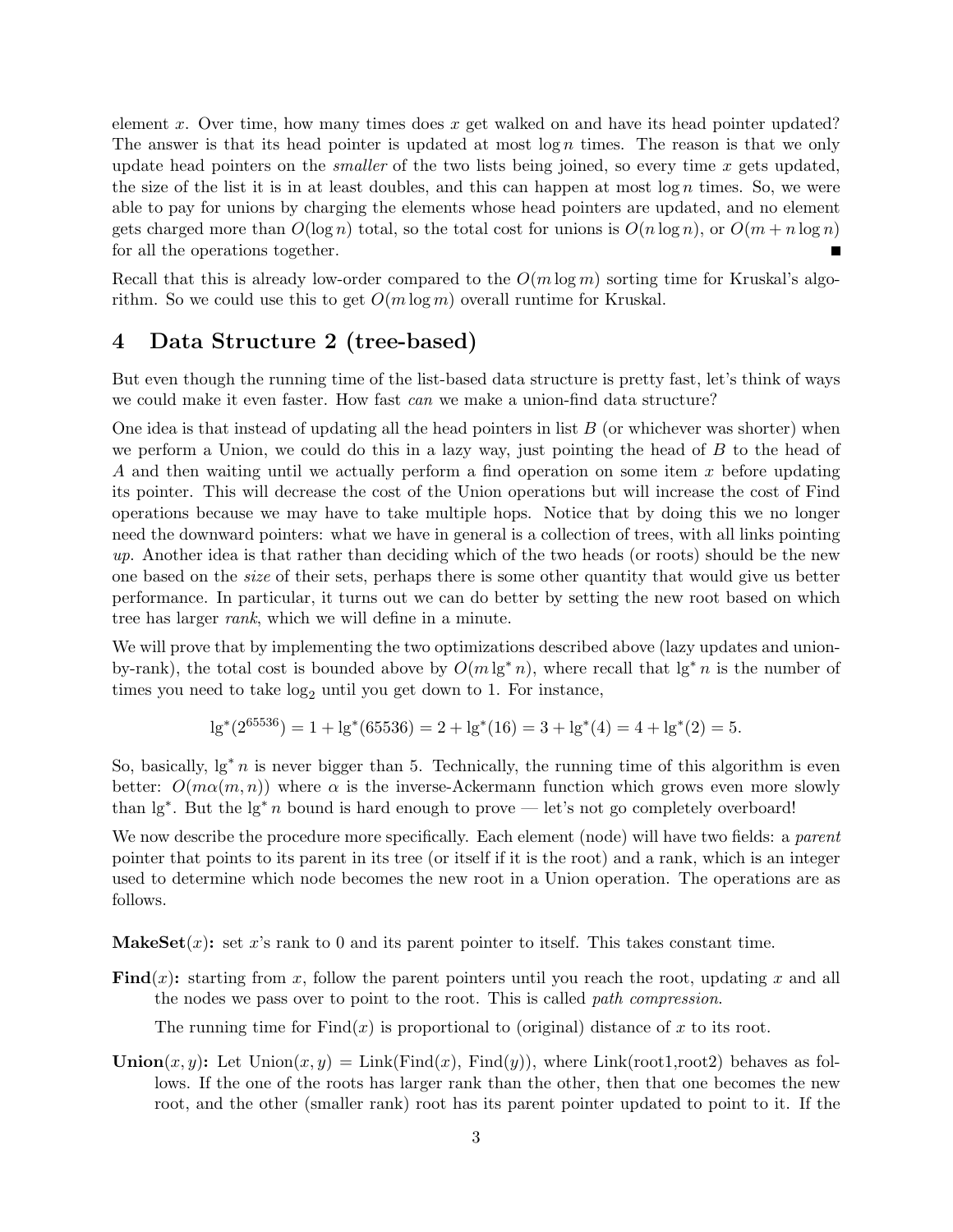two roots have equal rank, then one of them (arbitrarily) is picked to be the new root and its rank is increased by 1. This procedure is called union by rank.

Properties of ranks: To help us understand this procedure, let's first develop some properties of ranks.

- (A) The rank of a node is the same as what the height of its subtree would be if we didn't do path compression. This is easy to see: if you take two trees of different heights and join them by making the root of the shorter tree into a child of the root of the taller tree, the heights do not change, but if the trees were the same height, then the final tree will have its height increase by 1.
- (B) If x is not a root, then  $rank(x)$  is strictly less than the rank of x's parent. We can see this by induction: the Union operation maintains this property, and the Find operation only increases the difference between the ranks of nodes and their parents.
- (C) This means that when we do path compression, if x's parent changes, then the rank of  $x$ 's new parent is *strictly more* than the rank of x's old parent.
- (D) The rank of a node x can only change if x is a root. Furthermore, once a node becomes a non-root, it is never a root again. These are immediate from the algorithm.
- (E) There are at most  $n/2^r$  nodes of rank  $\geq r$ . The reason is that when a (root) node first reaches rank  $r$ , its tree must have at least  $2<sup>r</sup>$  nodes (this is easy to see by induction). Furthermore, by property 2, all the nodes in its tree (except for itself) have rank  $\lt r$ , and their ranks are never going to change by property 3. This means that (a) for each node x of rank  $\geq r$ , we can identify a set  $S_x$  of at least  $2^r - 1$  nodes of smaller rank, and (b) for any two nodes x and y of rank  $\geq r$ , the sets  $S_x$  and  $S_y$  are disjoint. Since there are n nodes total, this implies there can be at most  $n/2^r$  nodes of rank  $\geq r$ .

We're now ready to prove the following theorem.

**Theorem 2** The above tree-based algorithm has total running time  $O(m \lg^* n)$ .

**Proof:** Let's begin with the easy parts. First of all, the Union does two Find operations plus a constant amount of extra work. So, we only need to worry about the time for the (at most  $2m$ ) Find operations. Second, we can count the cost of a Find operation by charging \$1 for each parent pointer examined. So, when we do a  $Find(x)$ , if x was a root then pay \$1 (just a constant, so that's ok). If x was a child of a root we pay \$2 (also just a constant, so that's ok also). If x was lower, then the very rough idea is that (except for the last \$2) every dollar we spend is shrinking the tree because of our path compression, so we'll be able to amortize this cost somehow.

For the remaining part of the proof, we're only going to worry about the steps taken in a  $Find(x)$ operation up until we reach the child of the root, since the remainder is just \$2 per operation. We'll analyze this using the ranks, and the properties we figured out above.

Step 1: let's imagine putting non-root nodes into buckets according to their rank.

- Bucket 0 contains all non-root nodes of rank 0,
- bucket 1 has all of rank 1,
- bucket 2 has ranks 2 through  $2^2 1$ ,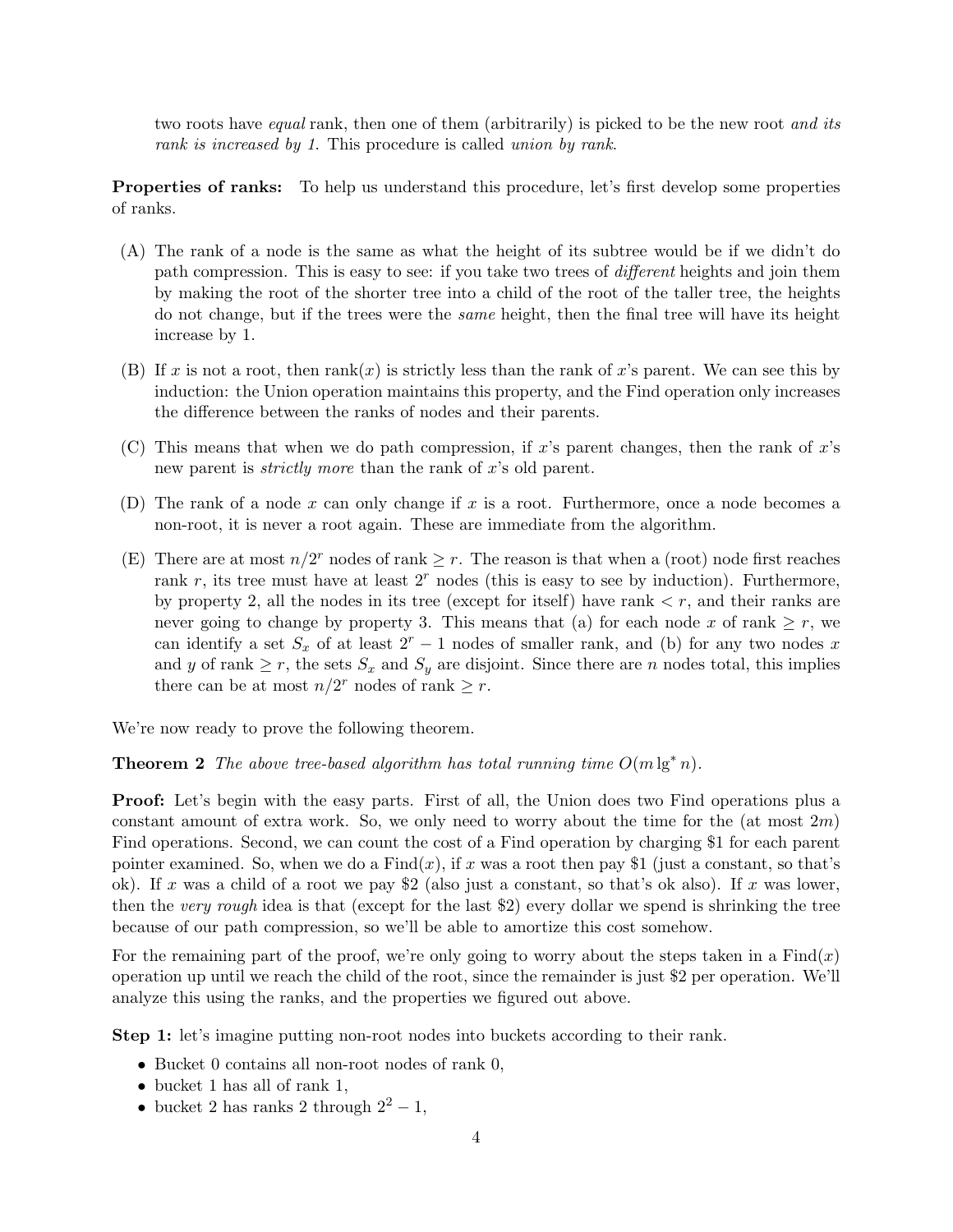- bucket 3 has ranks  $2^2$  through  $2^{2^2} 1$ ,
- bucket 4 has ranks  $2^{2^2}$  through  $2^{2^{2^2}} 1$ , etc.
- In general, a bucket has ranks r through  $2^r 1$ . We'll denote the bucket as  $[r, 2^r 1]$ .

In total, we have  $O(\lg^* n)$  buckets.

How many nodes have ranks in bucket  $[r, 2^r - 1]$ ? All these nodes have ranks at least r, so by property (E) of ranks above, this is at most  $\frac{n}{2^r} = \frac{n}{\text{upper bound of bucket} + 1}$ .

**Step 2:** When we walk up the tree in the Find(x) operation, we need to charge our steps to something. Here's the rule we will use: if the step we take moves us from a node  $u$  to a node  $v$ such that v is in the *same* bucket as u, then we charge it to node u (the walk-ee). But if v is in a higher bucket, we charge that step to x (the walk-er). The last two steps, when we touch the root, or a child of the root, we'll charge to the walk-er again, but this is only \$2.

The easy part of this is the charge to x. We can move up in buckets at most  $O(\lg^* n)$  times, since there are only  $O(\lg^* n)$  different buckets. So, the total cost charged to the walk-ers (adding up over the m Find operations) is at most  $O(m \lg^* n)$ .

The harder part is the charge to the walk-ee  $u$ . The argument is careful but simple.

- 1. The node  $u$  charged is not a root, so its rank is never going to change, by Property  $(D)$ .
- 2. Every time we charge this node  $u$ , the rank of its new parent (after path compression) is at least 1 larger than the rank of its previous parent, by property (C).
- 3. One worry: the rank of u's parent could conceivably increase  $\log n$  times, which to us is a "big" number. Hmm.

 $But - and this is the crucial idea - once its parent's rank becomes large enough that it is$ in the next bucket, we never charge node u again as walk-ee. So, the maximum charge any walk-ee node u gets is the range of his bucket.

4. A bucket  $[r, 2^r - 1]$  has range  $\leq 2^r$ , and has at most  $n/2^r$  elements in it, by Property (E). So, the total charge to all walk-ees in this bucket over the entire course of the algorithm is at most  $(n/2^{r})2^{r} = n$ .

(Remember that the only elements being charged are non-roots, so once they start getting charged, their rank is fixed so they can't jump to some other bucket and start getting charged there too.)

5. There are  $O(\lg^* n)$  buckets, so the *total* charge of this kind summed *over all buckets* is at most *n* per bucket, times the number of buckets, which is  $O(n \lg^* n)$ .

П

<span id="page-4-0"></span>Simple, and beautiful. Just as advertised.

## 5 Appendix: MST Algorithms

Many of you have seen minimum spanning tree algorithms in previous courses, e.g., in 15-210 you saw Boruvka's algorithm, which is naturally parallel and runs in time  $O(m \log n)$ . But let us recap the basic definitions, and talk about two other algorithms: Prim's and Kruskal's.

A spanning tree of a graph is a tree that touches all the vertices (so, it only makes sense in a connected graph). A minimum spanning tree (MST) is a spanning tree whose sum of edge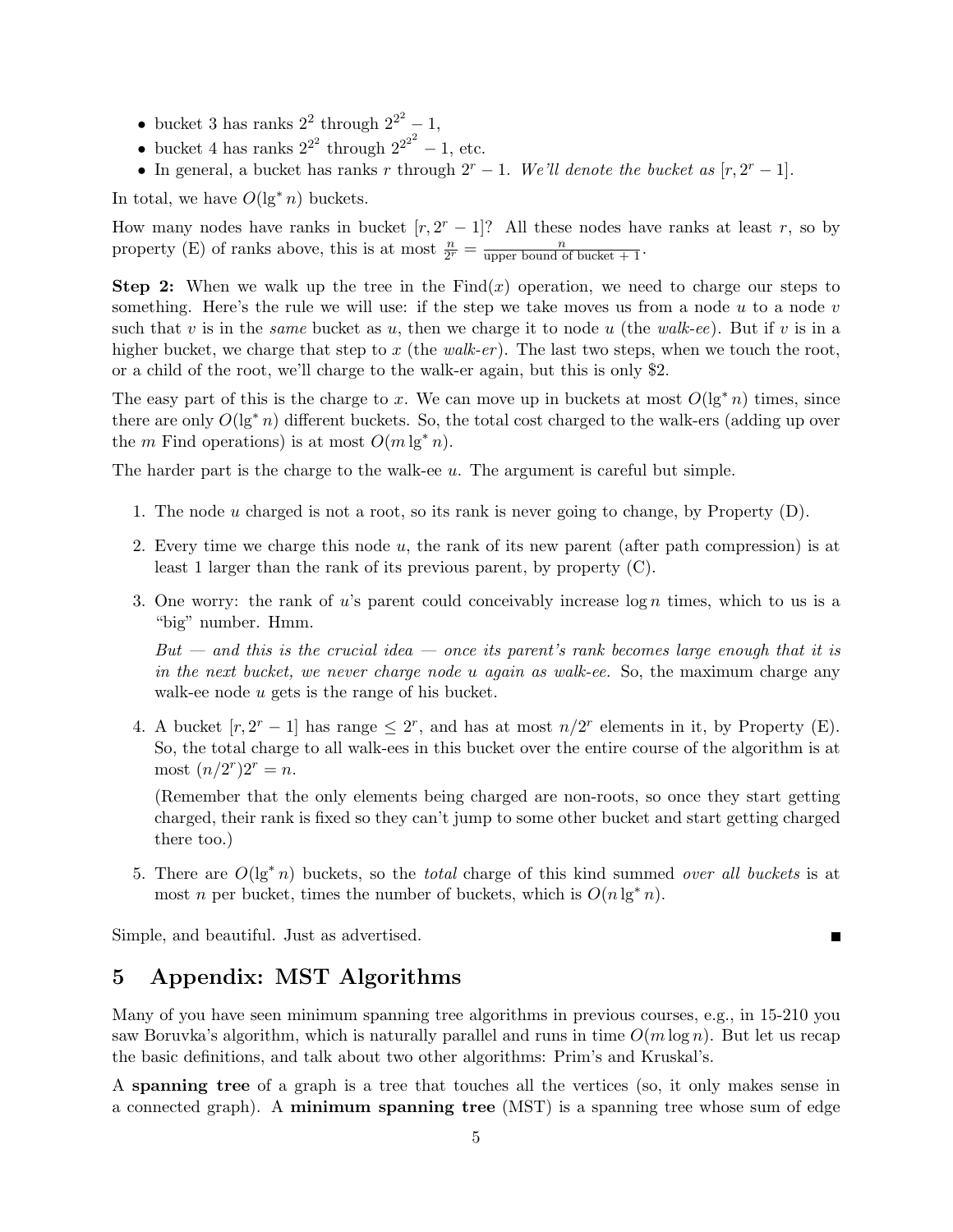lengths is as short as possible (there may be more than one). We will sometimes call the sum of edge lengths in a tree the size of the tree. For instance, imagine you are setting up a communication network among a set of sites and you want to use the least amount of wire possible. Note: our definition is only for undirected graphs.

What is the MST in the graph below?

$$
\begin{array}{ccccc}\n & 5 & 8 \\
A-----B-----C \\
| & | & | & | \\
1| & 11 & 16 \\
| & 2 & 4 & 1 \\
D-----E-----F\n\end{array}
$$

### 5.1 Prim's algorithm

Prim's algorithm is an MST algorithm that works much like Dijkstra's algorithm does for shortest path trees, if you are familiar with that. In fact, it's even simpler (though the correctness proof is a bit trickier).

#### Prim's Algorithm:

- 1. Pick some arbitrary start node s. Initialize tree  $T = \{s\}.$
- 2. Repeatedly add the shortest edge incident to  $T$  (the shortest edge having one vertex in  $T$  and one vertex not in  $T$ ) until the tree spans all the nodes.

For instance, what does Prim's algorithm do on the above graph?

Before proving correctness for the algorithm, we first need a useful fact about spanning trees: if you take any spanning tree and add a new edge to it, this creates a cycle. The reason is that there already was one path between the endpoints (since it's a *spanning* tree), and now there are two. If you then remove any edge in the cycle, you get back a spanning tree (removing one edge from a cycle cannot disconnect a graph).

Theorem 3 Prim's algorithm correctly finds a minimum spanning tree of the given graph.

**Proof:** We will prove correctness by induction. Let G be the given graph. Our inductive hypothesis will be that the tree  $T$  constructed so far is consistent with (is a subtree of) some minimum spanning tree  $M$  of  $G$ . This is certainly true at the start. Now, let  $e$  be the edge chosen by the algorithm. We need to argue that the new tree,  $T \cup \{e\}$  is also consistent with some minimum spanning tree  $M'$  of G. If  $e \in M$  then we are done  $(M' = M)$ . Else, we argue as follows.

Consider adding e to M. As noted above, this creates a cycle. Since e has one endpoint in T and one outside  $T$ , if we trace around this cycle we must eventually get to an edge  $e'$  that goes back in to T. We know  $len(e') \geq len(e)$  by definition of the algorithm. So, if we add e to M and remove e', we get a new tree M' that is no larger than M was and contains  $T \cup \{e\}$ , maintaining our induction and proving the theorem.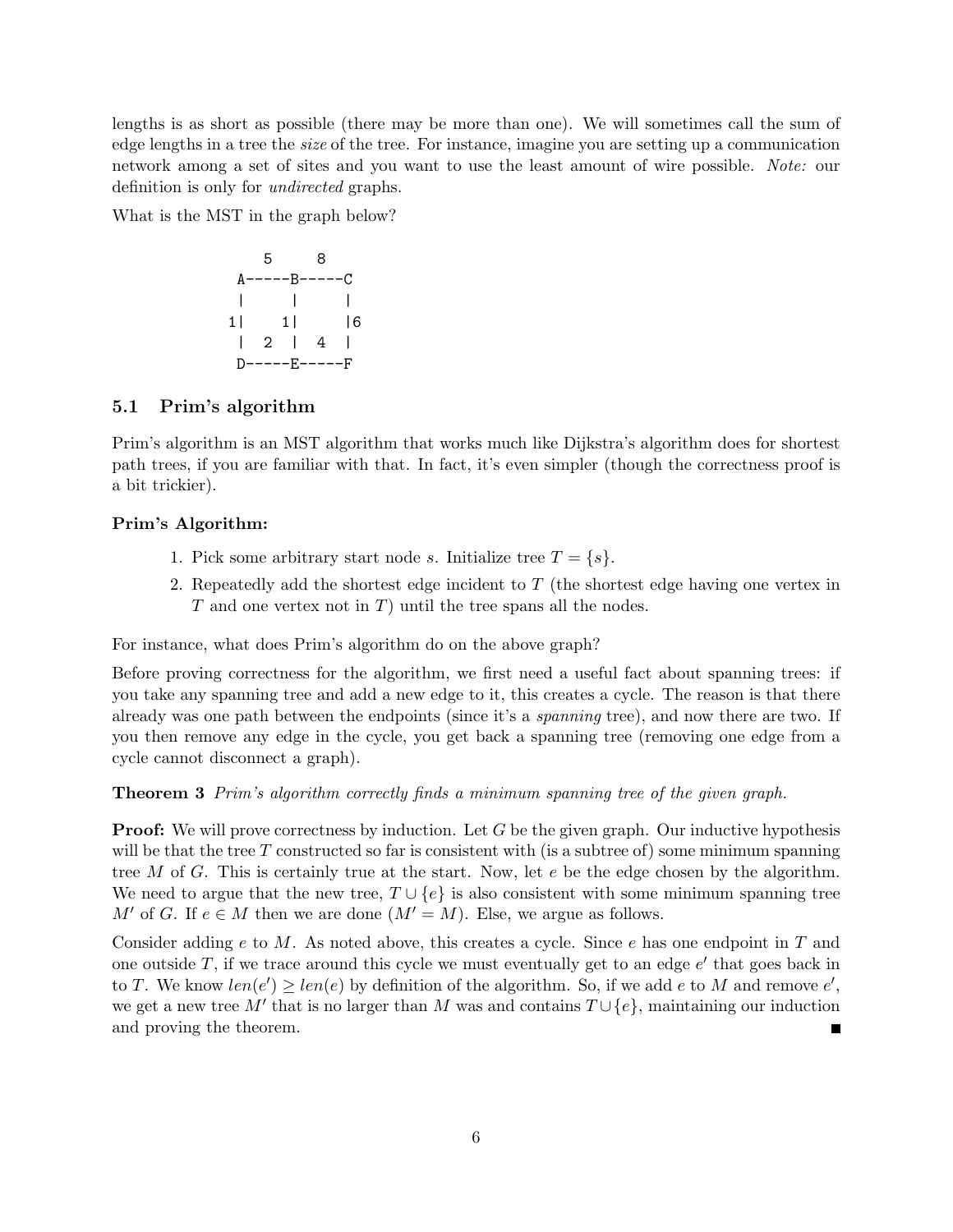Running time: To implement this efficiently, we can store the neighbors of the current tree in a priority-queue (pqueue), with priority-value equal to the length of the shortest edge between that node and the current tree. We add a new node into the tree using a remove-min operation (taking the node of smallest priority-value out of the pqueue); then, after adding this node, we examine all outgoing edges and for each one that points to a node not in the tree we either (a) add it into the pqueue if it is not there already, or (b) perform a "decrease-key" operation if it was in there already but the new edge is shorter. This will give us  $O(m \log n)$  running time if we implement the pqueue using a standard heap, or  $O(m + n \log n)$  running time if we use something called a Fibonacci heap.

### <span id="page-6-0"></span>5.2 Kruskal's algorithm

Here is another algorithm for finding minimum spanning trees called Kruskal's algorithm. It is also greedy but works in a different way.

#### Kruskal's Algorithm:

Sort edges by length and examine them from shortest to longest. Put each edge into the current forest (a forest is just a set of trees) if it doesn't form a cycle with the edges chosen so far.

E.g., let's look at how it behaves in the graph below:

$$
\begin{array}{cccc}\n & 5 & 8 \\
A^{---B---C} & & \\
| & | & | & \\
1| & 11 & 16 \\
| & 2 & | & 4\n\end{array}
$$
\n
$$
\begin{array}{cccc}\nD & 1 & 1 & 1 \\
D & 1 & 1 & 1 \\
D & 1 & 1 & 1\n\end{array}
$$

Kruskal's algorithm sorts the edges and then puts them in one at a time so long as they don't form a cycle. So, first the AD and BE edges will be added, then the DE edge, and then the EF edge. The AB edge will be skipped over because it forms a cycle, and finally the CF edge will be added (at that point you can either notice that you have included  $n-1$  edges and therefore are done, or else keep going, skipping over all the remaining edges one at a time).

#### Theorem 4 Kruskal's algorithm correctly finds a minimum spanning tree of the given graph.

**Proof:** We can use a similar argument to the one we used for Prim's algorithm. Let G be the given graph, and let F be the forest we have constructed so far (initially, F consists of n trees of 1 node each, and at each step two trees get merged until finally  $F$  is just a single tree at the end). Assume by induction that there exists an MST  $M$  of  $G$  that is consistent with  $F$ , i.e., all edges in  $F$  are also in  $M$ ; this is clearly true at the start when F has no edges. Let  $e$  be the next edge added by the algorithm. Our goal is to show that there exists an MST M' of G consistent with  $F \cup \{e\}$ .

If  $e \in M$  then we are done  $(M' = M)$ . Else add e into M, creating a cycle. Since the two endpoints of  $e$  were in different trees of  $F$ , if you follow around the cycle you must eventually traverse some edge  $e' \neq e$  whose endpoints are also in two different trees of F (because you eventually have to get back to the node you started from). Now, both  $e$  and  $e'$  were eligible to be added into  $F$ , which by definition of our algorithm means that  $len(e) \leq len(e')$ . So, adding e and removing e' from M creates a tree M' that is also a MST and contains  $F \cup \{e\}$ , as desired.